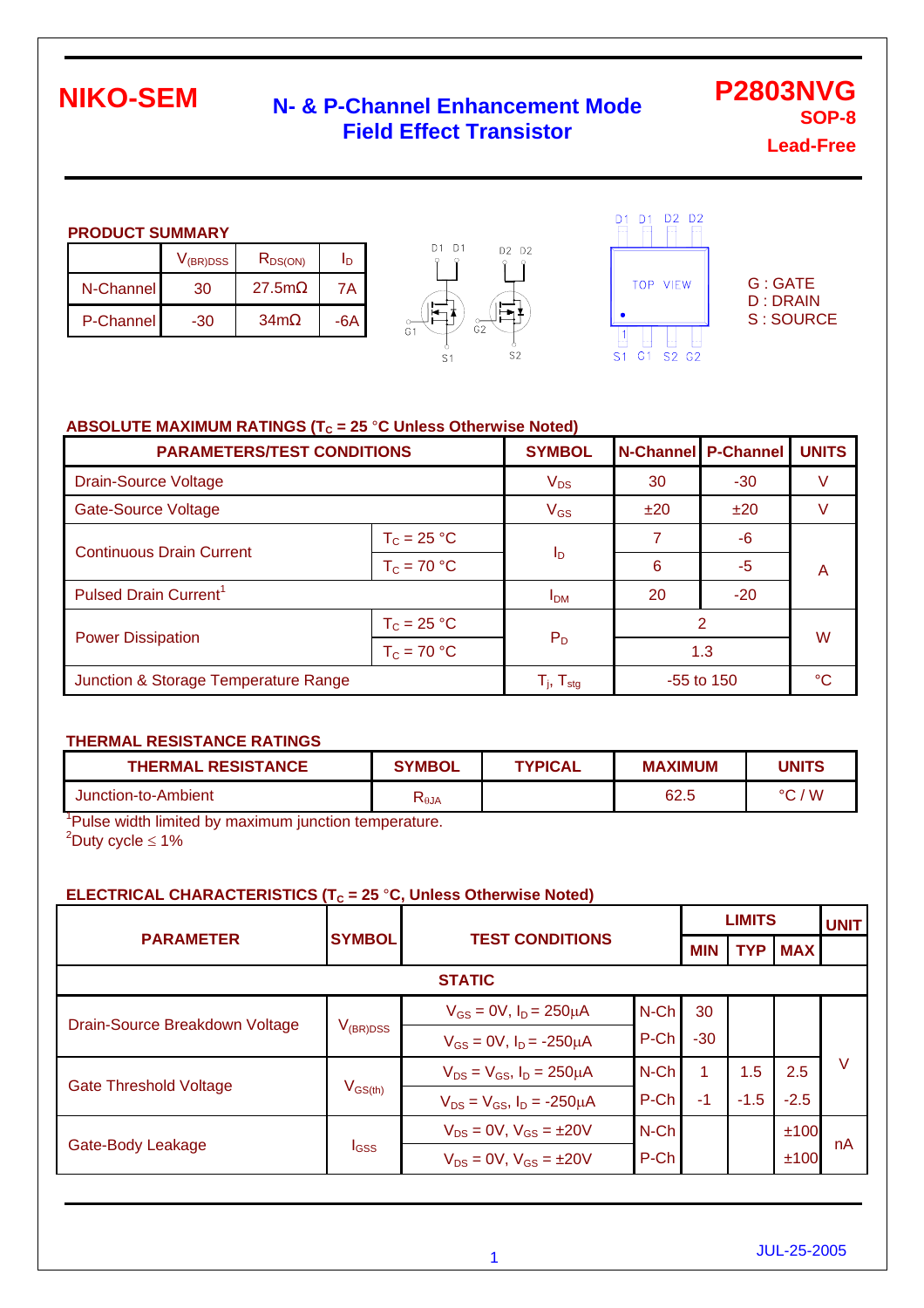### **N- & P-Channel Enhancement Mode Field Effect Transistor**

**P2803NVG SOP-8 Lead-Free**

|                                       |                  | $V_{DS} = 24V$ , $V_{GS} = 0V$                  | $N$ -Ch |       |      | 1     |    |
|---------------------------------------|------------------|-------------------------------------------------|---------|-------|------|-------|----|
|                                       |                  | $V_{DS}$ = -24V, $V_{GS}$ = 0V                  | $P-Ch$  |       |      | $-1$  |    |
| Zero Gate Voltage Drain Current       | $I_{\text{DSS}}$ | $V_{DS}$ = 20V, $V_{GS}$ = 0V, $T_J$ = 55 °C    | N-Ch    |       |      | 10    | μA |
|                                       |                  | $V_{DS}$ = -20V, $V_{GS}$ = 0V, $T_{J}$ = 55 °C | P-Ch    |       |      | $-10$ |    |
| On-State Drain Current <sup>1</sup>   |                  | $V_{DS} = 5V$ , $V_{GS} = 10V$                  | $N$ -Ch | 20    |      |       |    |
|                                       | $I_{D(ON)}$      | $V_{DS} = -5V$ , $V_{GS} = -10V$                | P-Ch    | $-20$ |      |       | A  |
|                                       |                  | $V_{GS} = 4.5V$ , $I_D = 6A$                    | $N$ -Ch |       | 30   | 40    |    |
| On-State<br>Drain-Source              |                  | $V_{GS} = -4.5V$ , $I_D = -5A$                  | P-Ch    |       | 43.5 | 56    |    |
| Resistance <sup>1</sup>               | $R_{DS(ON)}$     | $V_{GS} = 10V$ , $I_D = 7A$                     | $N$ -Ch |       | 20.5 | 27.5  | m  |
|                                       |                  | $V_{GS}$ = -10V, $I_D$ = -6A                    | P-Ch    |       | 27.5 | 34    |    |
| Forward Transconductance <sup>1</sup> |                  | $V_{DS} = 5V$ , $I_D = 7A$                      | $N$ -Ch |       | 16   |       | S  |
|                                       | $g_{fs}$         | $V_{DS} = -5V$ , $I_D = -6A$                    | P-Ch    |       | 13   |       |    |

| <b>DYNAMIC</b>                      |                     |                                                     |         |  |      |                |    |  |
|-------------------------------------|---------------------|-----------------------------------------------------|---------|--|------|----------------|----|--|
| <b>Input Capacitance</b>            |                     |                                                     | $N$ -Ch |  | 680  |                |    |  |
|                                     | $C_{iss}$           | N-Channel                                           | P-Ch    |  | 920  |                |    |  |
| <b>Output Capacitance</b>           | $C_{\rm oss}$       | $V_{GS} = 0V$ , $V_{DS} = 15V$ , $f = 1MHz$         | N-Ch    |  | 105  |                |    |  |
|                                     |                     | P-Channel                                           | P-Ch    |  | 190  |                | pF |  |
| <b>Reverse Transfer Capacitance</b> | C <sub>rss</sub>    | $V_{GS} = 0V$ , $V_{DS} = -15V$ , $f = 1MHz$        | $N$ -Ch |  | 75   |                |    |  |
|                                     |                     |                                                     | P-Ch    |  | 120  |                |    |  |
| Total Gate Charge <sup>2</sup>      | $Q_{q}$             | N-Channel                                           | $N$ -Ch |  | 14   |                |    |  |
|                                     |                     | $V_{DS} = 0.5V_{(BR)DSS}$ , $V_{GS} = 10V$ ,        | $P$ -Ch |  | 18.5 |                |    |  |
| Gate-Source Charge <sup>2</sup>     | $Q_{gs}$            | $I_D = 7A$                                          | $N$ -Ch |  | 1.9  |                |    |  |
|                                     |                     | P-Channel                                           | P-Ch    |  | 2.7  |                | nC |  |
| Gate-Drain Charge <sup>2</sup>      | $Q_{gd}$            | $V_{DS} = 0.5V_{(BR)DSS}$ , $V_{GS} = -10V$ ,       | $N$ -Ch |  | 3.3  |                |    |  |
|                                     |                     | $I_n = -6A$                                         | P-Ch    |  | 4.5  |                |    |  |
| Turn-On Delay Time <sup>2</sup>     | $t_{d(on)}$         | N-Channel                                           | $N$ -Ch |  | 4.6  | $\overline{7}$ |    |  |
|                                     |                     |                                                     | $P-Ch$  |  | 7.7  | 11.5           |    |  |
| Rise Time <sup>2</sup>              |                     | $V_{DD} = 10V$                                      | N-Ch    |  | 4    | 6              |    |  |
|                                     | $t_{\rm r}$         | $I_D \approx 1A$ , $V_{GS} = 10V$ , $R_{GEN} = 3$   | P-Ch    |  | 5.7  | 8.5            |    |  |
| Turn-Off Delay Time <sup>2</sup>    |                     | P-Channel                                           | $N$ -Ch |  | 20   | 30             | nS |  |
|                                     | $t_{d(\text{off})}$ |                                                     | P-Ch    |  | 20   | 30             |    |  |
| Fall Time <sup>2</sup>              |                     | $V_{DD} = -10V$                                     | $N$ -Ch |  | 5    | 8              |    |  |
|                                     | $t_{f}$             | $I_D \approx -1A$ , $V_{GS} = -10V$ , $R_{GFN} = 3$ | P-Ch    |  | 9.5  | 14             |    |  |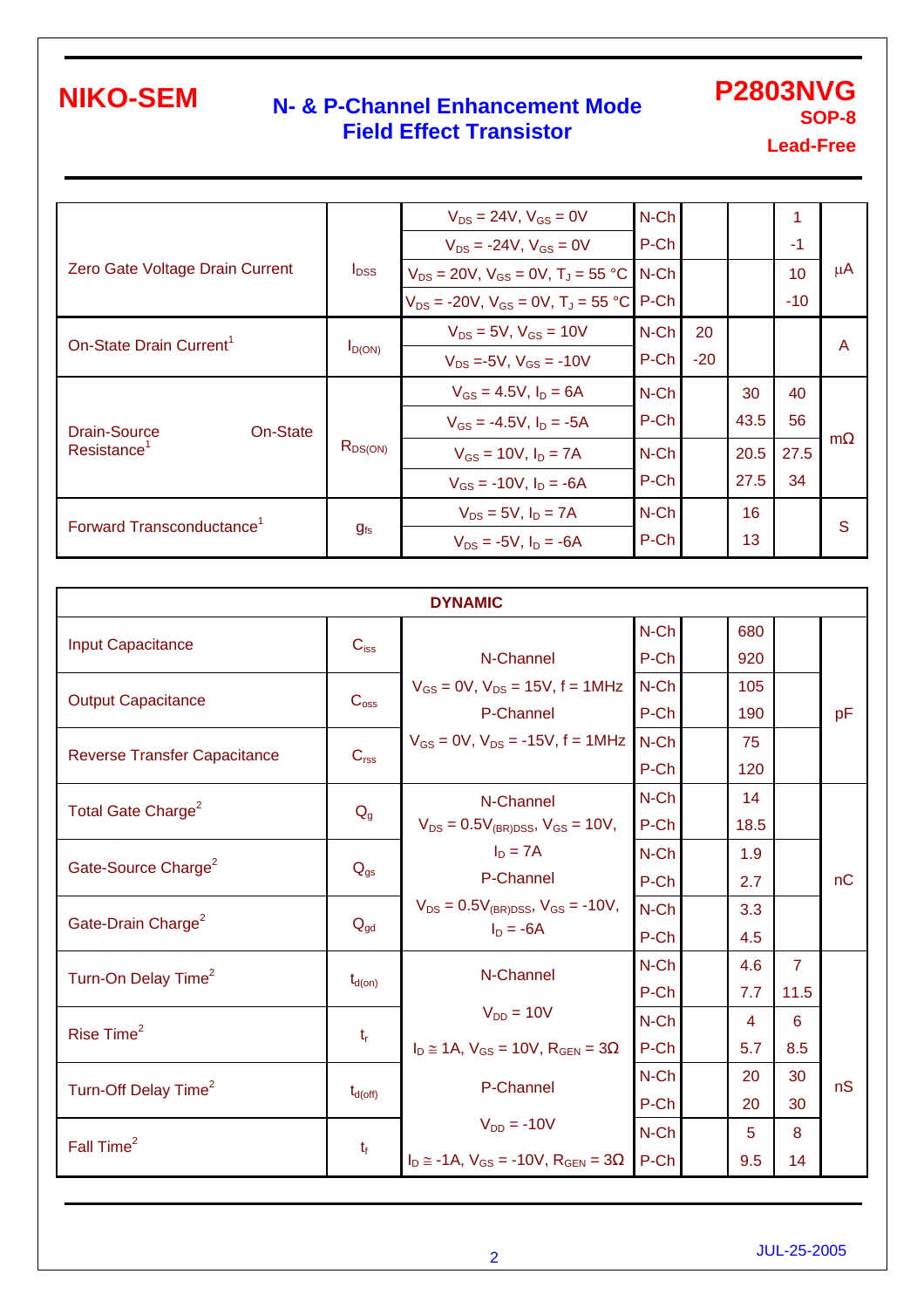### **N- & P-Channel Enhancement Mode Field Effect Transistor**

**P2803NVG SOP-8 Lead-Free**

| SOURCE-DRAIN DIODE RATINGS AND CHARACTERISTICS (T <sub>C</sub> = 25 °C) |          |                             |      |  |  |        |   |
|-------------------------------------------------------------------------|----------|-----------------------------|------|--|--|--------|---|
|                                                                         |          |                             | N-Ch |  |  | 1.3    |   |
| <b>Continuous Current</b>                                               | Is       |                             | P-Ch |  |  | $-1.3$ |   |
|                                                                         |          |                             | N-Ch |  |  | 2.6    | A |
| Pulsed Current <sup>3</sup>                                             | $I_{SM}$ |                             | P-Ch |  |  | $-2.6$ |   |
|                                                                         |          | $I_F = 1A$ , $V_{GS} = 0V$  | N-Ch |  |  |        |   |
| Forward Voltage <sup>1</sup>                                            | $V_{SD}$ | $I_F = -1A$ , $V_{GS} = 0V$ | P-Ch |  |  |        |   |

 $1$ Pulse test : Pulse Width  $\leq 300$  usec, Duty Cycle  $\leq 2\%$ .

<sup>2</sup>Independent of operating temperature.<br><sup>3</sup>Pulse width limited by maximum junction temperature.

#### **REMARK: THE PRODUCT MARKED WITH "P2803NVG", DATE CODE or LOT #**

**Orders for parts with Lead-Free plating can be placed using the PXXXXXXG parts name.**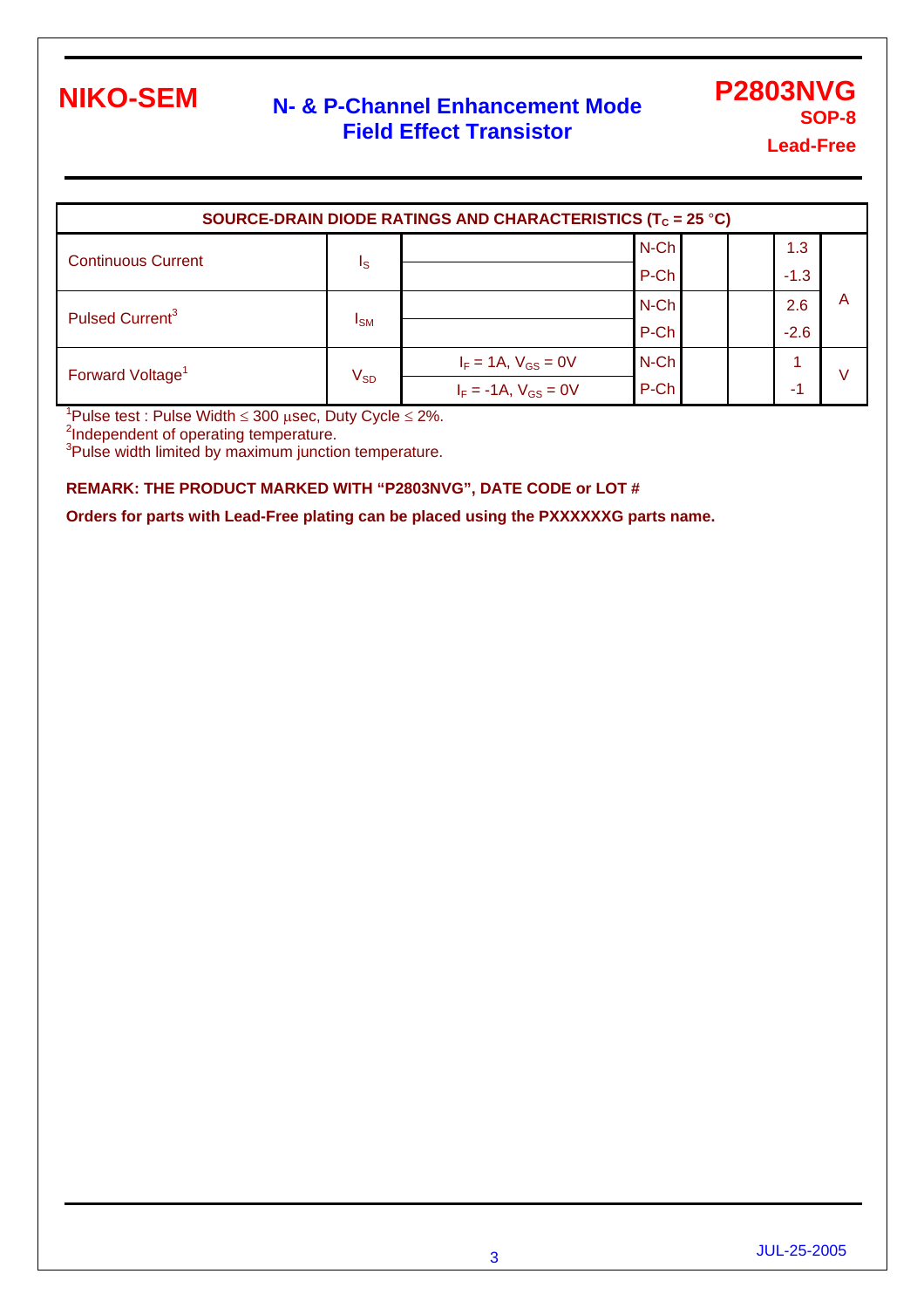#### **N- & P-Channel Enhancement Mode Field Effect Transistor**

### **P2803NVG SOP-8 Lead-Free**

#### **N-CHANNEL**

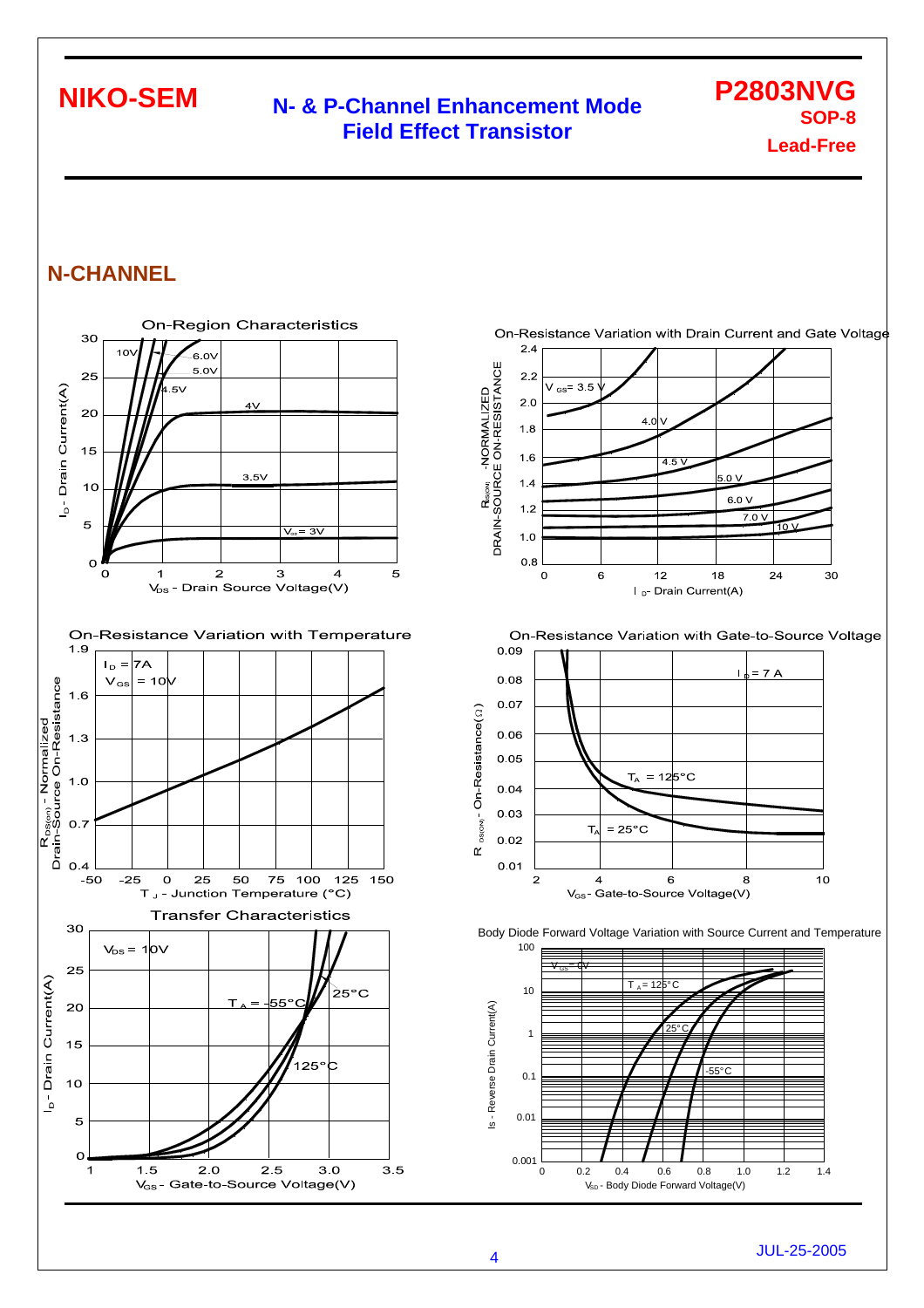### **N- & P-Channel Enhancement Mode Field Effect Transistor**

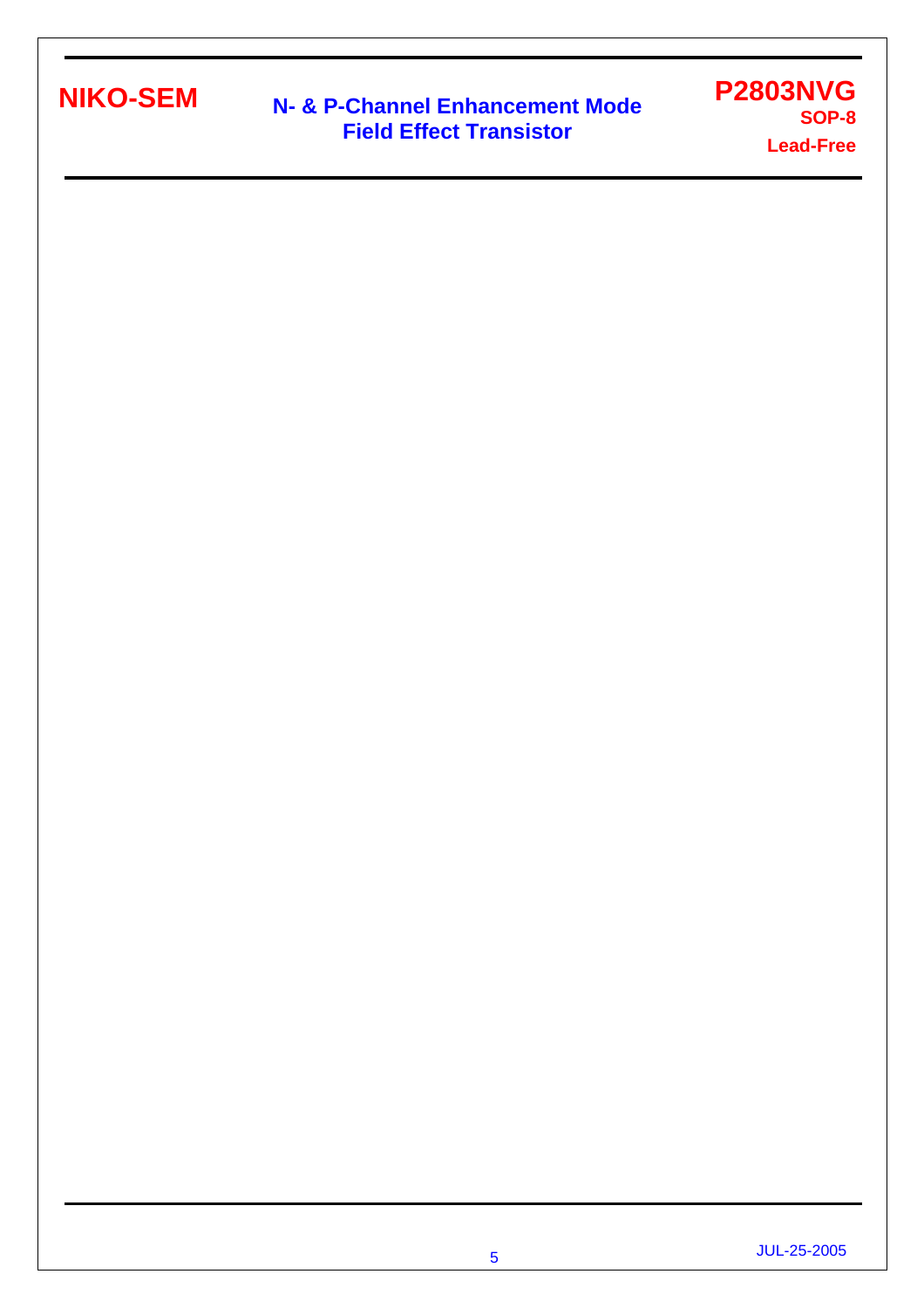#### **N- & P-Channel Enhancement Mode Field Effect Transistor**

**P2803NVG SOP-8 Lead-Free**



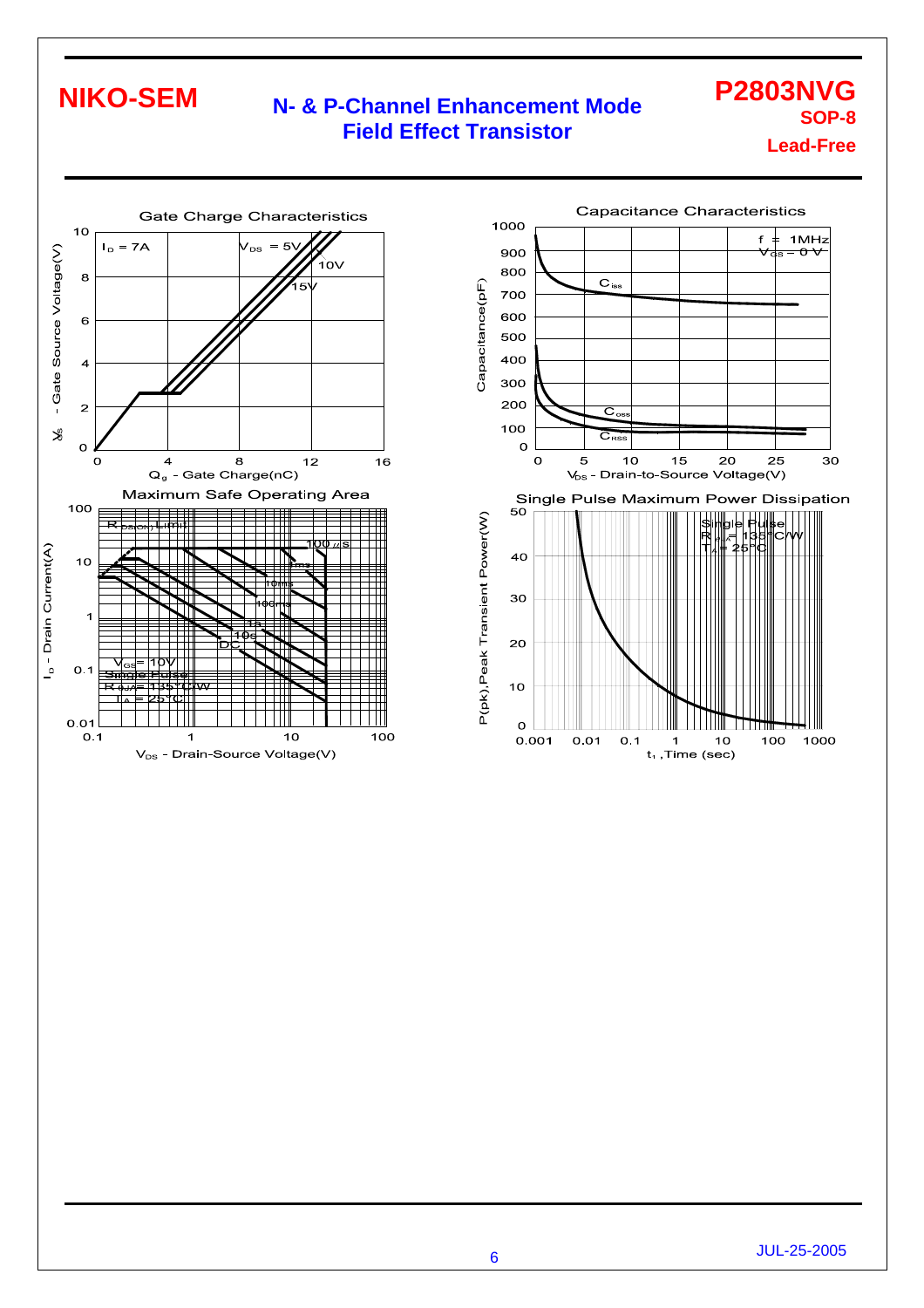#### **N- & P-Channel Enhancement Mode Field Effect Transistor**

**P2803NVG SOP-8 Lead-Free**

#### **P-CHANNEL**











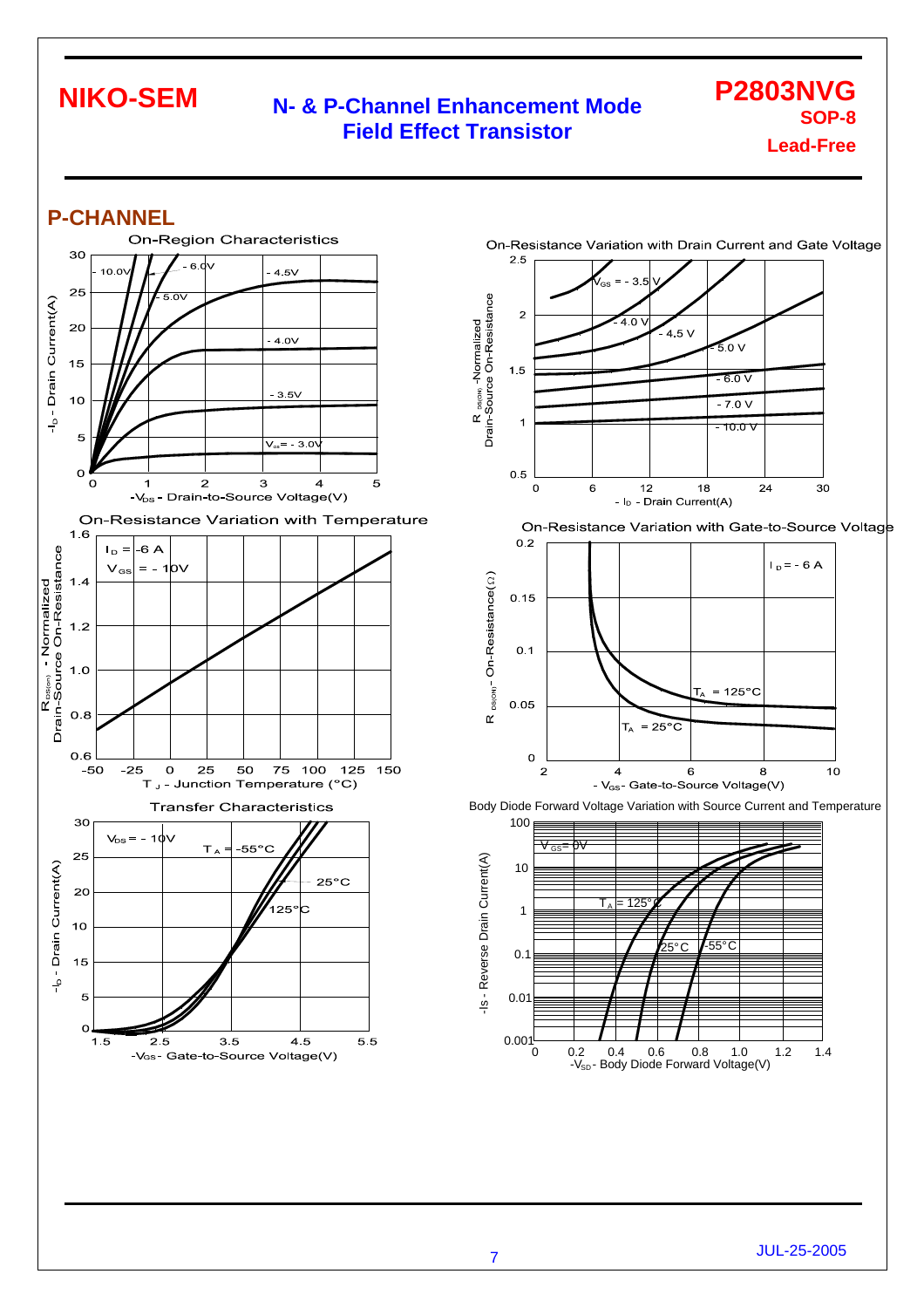#### **N- & P-Channel Enhancement Mode Field Effect Transistor**

**P2803NVG SOP-8 Lead-Free**



 $t_1$ , Time (sec)